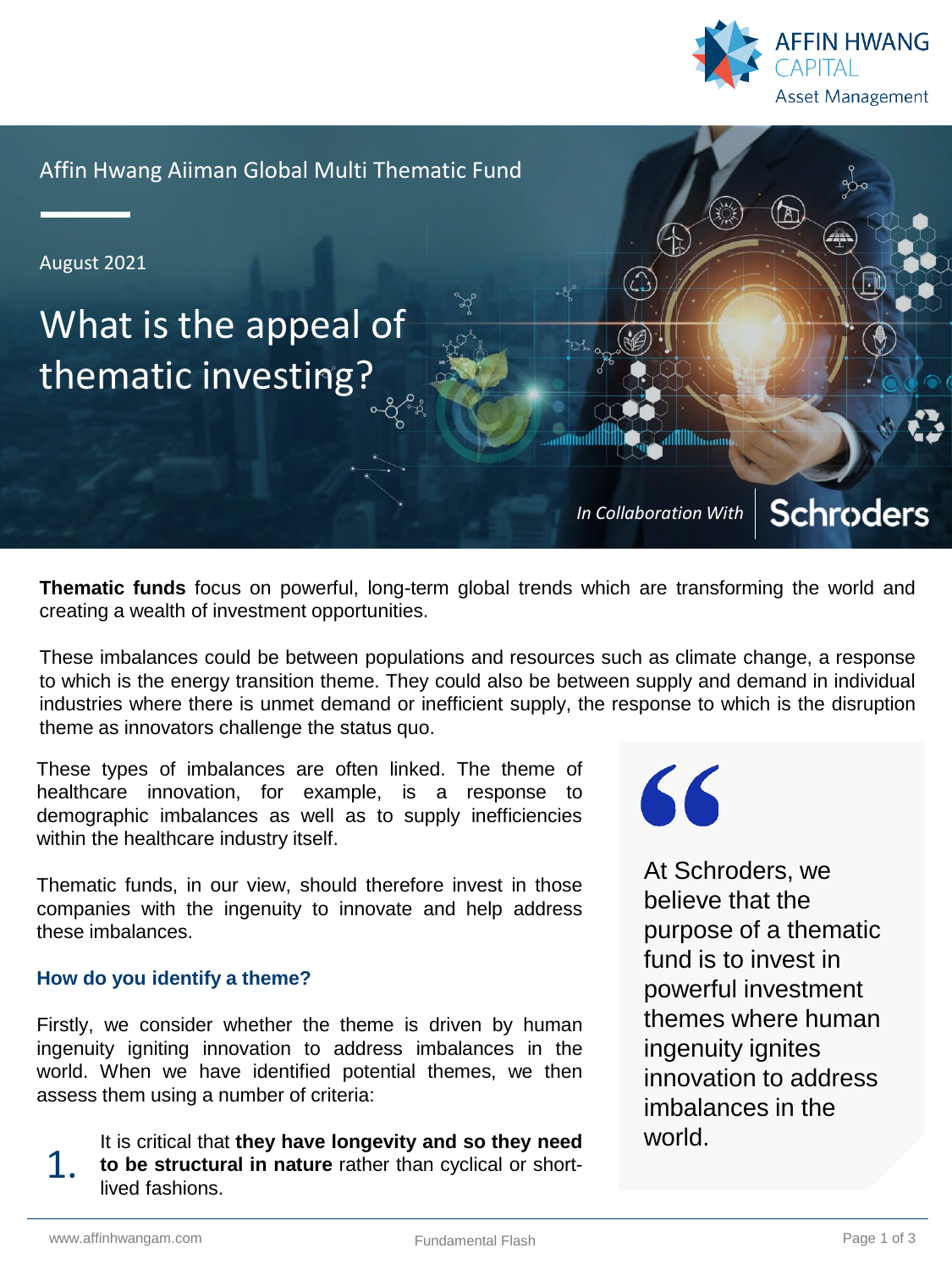

In this respect, it is often very useful to look at what we call the 'history of the future' because many of the most powerful future themes are those which have driven innovations in the past. Indeed, since ancient times, human ingenuity has helped to transform the world and the way we live and work with innovations in areas like manufacturing, consumer behaviour, healthcare and entertainment.

The themes also **need to have valuation upside** because we are investing in shares rather than in themes in the abstract. 2.

Finally, the themes we choose must also have a **pool of stocks to select from that is neither too narrow nor too broad**. If they are too narrow, they deny the portfolio manager the flexibility to chart their way through evolving themes. If they are too broad, they lack the precision which clients seek when they invest in a particular theme. 3.

At Schroders, our Data Insights Unit of data scientists is critical in helping us build these investment universes. The team is invaluable in bringing to our attention fascinating companies exposed to our favoured themes which have not yet been fully recognised by the market.

In terms of popularity, themes which have particular resonance for us include climate change, urbanisation, disruption, energy transition, healthcare innovation, manufacturing innovation and changing lifestyles.



## **Why is thematic investing growing in popularity?**

Thematic investing is increasingly attractive because it provides active long-term exposure to powerful and persistent themes that are transforming our planet and daily lives. This type of investing allows clients to invest with precision in trends which are important to them. Indeed, as clients' intellectual and emotional connections to themes have strengthened, thematic funds are increasingly becoming a part of investors' thinking.